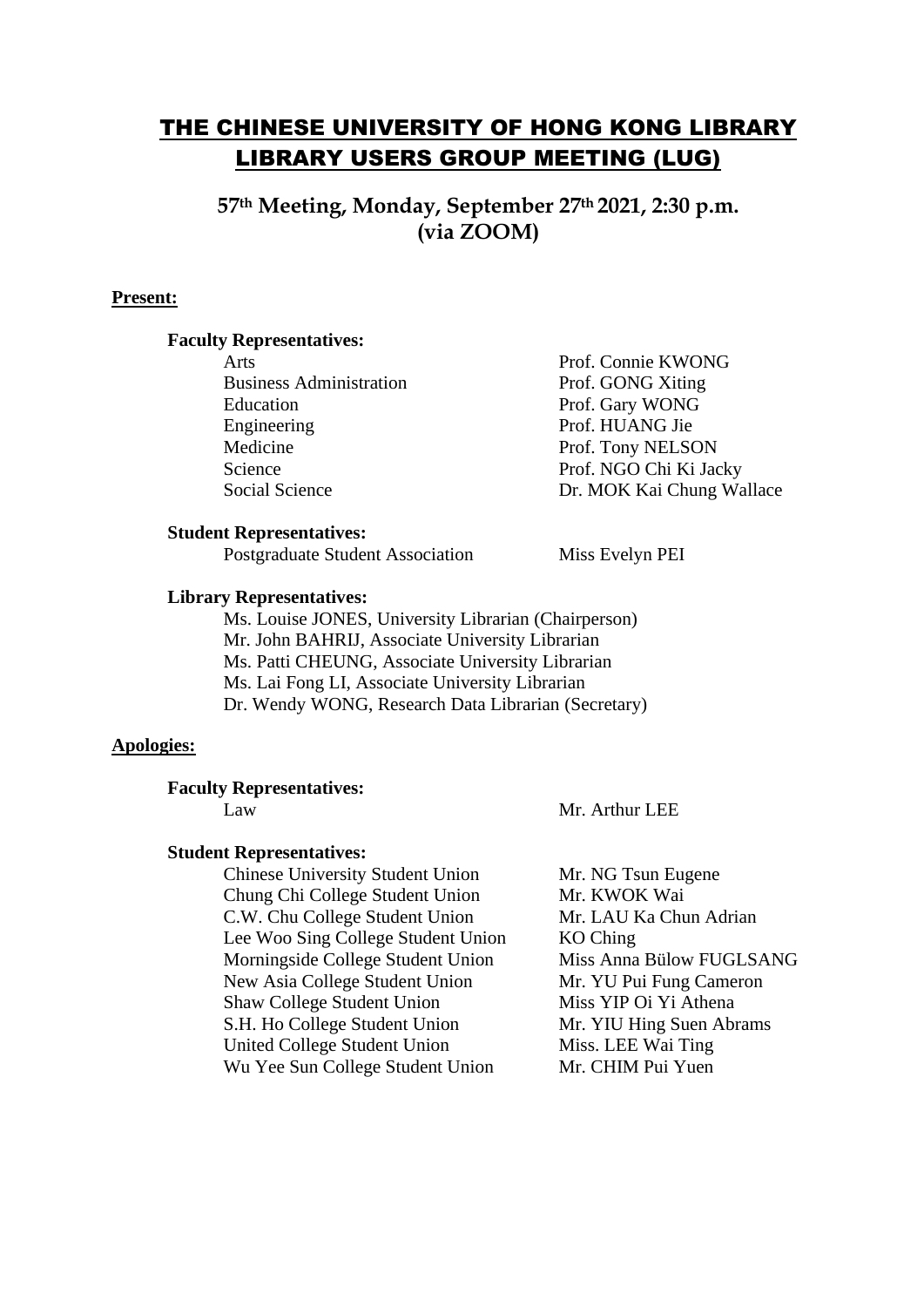|                |                                                                                                                                                                                                                                                                                                                                                | <b>ACTION</b> |
|----------------|------------------------------------------------------------------------------------------------------------------------------------------------------------------------------------------------------------------------------------------------------------------------------------------------------------------------------------------------|---------------|
|                | <b>Welcome to Members</b>                                                                                                                                                                                                                                                                                                                      |               |
|                | Ms. Jones welcomed all the faculty and student union representatives.                                                                                                                                                                                                                                                                          |               |
| <b>LUG57/1</b> | <b>Confirmation of Minutes</b>                                                                                                                                                                                                                                                                                                                 |               |
|                | The minutes of the 56th meeting were confirmed without amendment.                                                                                                                                                                                                                                                                              |               |
|                | Ms. Jones reported that the OSA had contacted the Library to review the<br>performance of student representative of the Student Union of the<br>Chinese University of Hong Kong (CUSU). The Library has suggested<br>OSA refer to the minutes of LUG meetings which will be posted on the<br>Library website.                                  |               |
| LUG/57/2       | <b>Matters Arising</b>                                                                                                                                                                                                                                                                                                                         |               |
| LUG/57/2/1     | Individual Study Rooms for Students' Examinations                                                                                                                                                                                                                                                                                              |               |
|                | Mr Bahrij reported that the Registry advised if students have difficulties<br>attending online examinations in their home environment, they could<br>approach course teachers concerned for assistance. It is not necessary for<br>the Library to provide individual rooms for examinations.                                                   |               |
| LUG/57/2/2     | <b>Borrowing History Retention Period</b>                                                                                                                                                                                                                                                                                                      |               |
|                | Following on the decision at the previous LUG, Mr Bahrij reported that<br>borrowers can export/save a 12-month borrowing history via the "My<br>Library Record" webpage. An announcement will be made on the<br>Library website on 30 September 2021 and monthly execution of<br>borrowing history anonymization will start on 3 January 2022. |               |
| LUG/57/3       | <b>Library Strategy</b>                                                                                                                                                                                                                                                                                                                        |               |
| LUG/57/3/1     | Library during the Covid-19 Pandemic                                                                                                                                                                                                                                                                                                           |               |
|                | Mr Bahrij reported that the Library has returned to full service and<br>opening hours, with reduced seating (limited to 4 persons) still in place in<br>group study rooms. The number of users entering the libraries has started<br>to track up again to levels last seen in 2019. The print-to-digital service<br>is still being offered.    |               |
|                | Opening hours on Sundays have been extended during Terms time (11am<br>to 7pm) and the Library will also open on Ching Ming Festival and Easter<br>Monday for the first time.                                                                                                                                                                  |               |
| LUG/57/3/2     | Library Strategic Plan 2021-2025                                                                                                                                                                                                                                                                                                               |               |
|                | Ms. Jones highlighted the important changes in the Library Strategic Plan,<br>CUHK Library 2025, from the previous one. The current plan emphasises                                                                                                                                                                                            |               |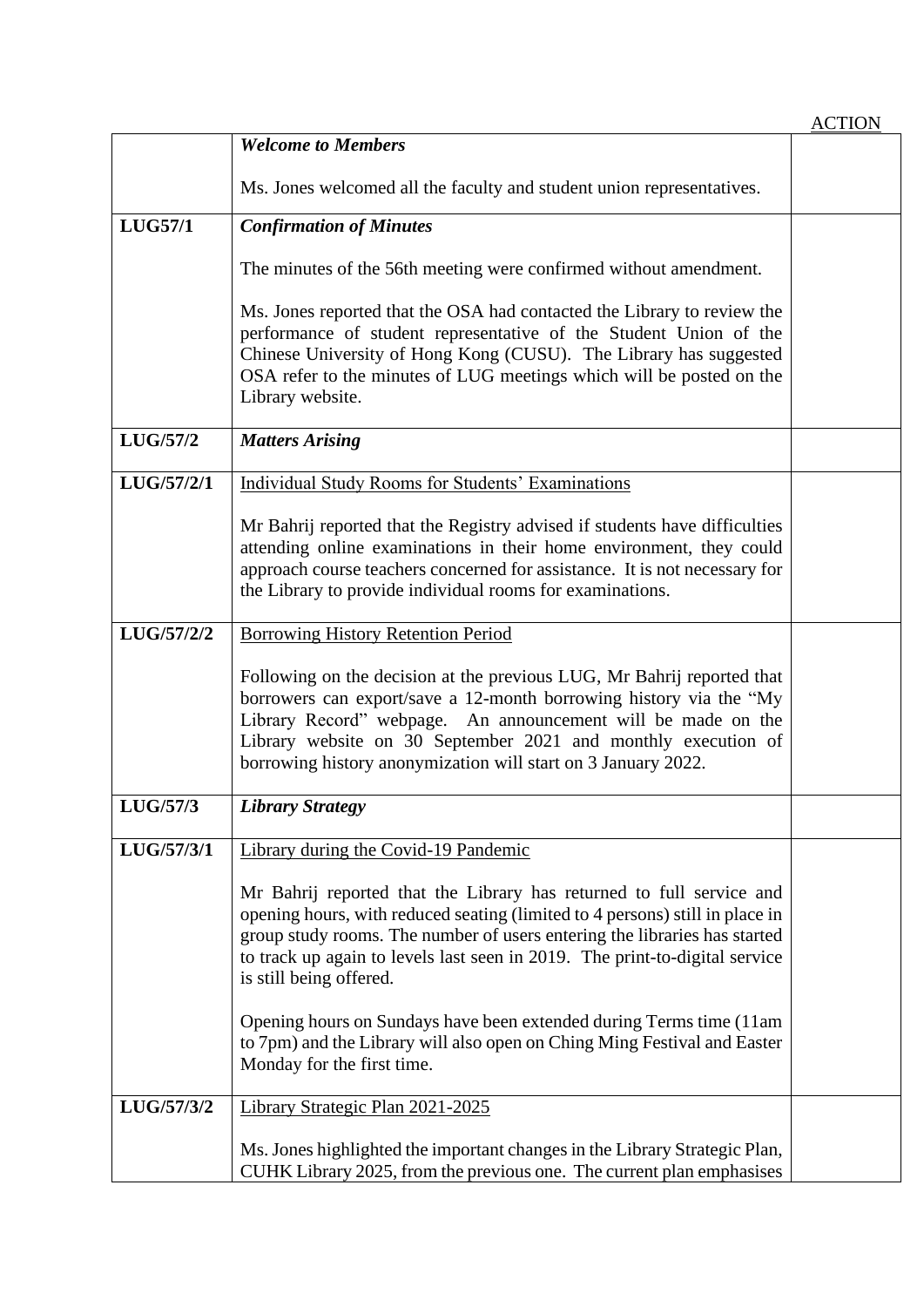|            | engagement with students, faculty, and the wider community.<br>The<br>mission also includes knowledge transfer for the first time.                                                                                                                                                                                                                                                                                                                                                                                                                                                                                                                                                                                                                                                                                                                                                                                                                                                                                                                                                                                                                                                                                                          |  |
|------------|---------------------------------------------------------------------------------------------------------------------------------------------------------------------------------------------------------------------------------------------------------------------------------------------------------------------------------------------------------------------------------------------------------------------------------------------------------------------------------------------------------------------------------------------------------------------------------------------------------------------------------------------------------------------------------------------------------------------------------------------------------------------------------------------------------------------------------------------------------------------------------------------------------------------------------------------------------------------------------------------------------------------------------------------------------------------------------------------------------------------------------------------------------------------------------------------------------------------------------------------|--|
|            | On Education, the Strategic Plan moves to focus on the effective use of<br>data and ensuring inclusive and diverse physical and virtual environments<br>and services to foster a positive library experience and cultivate students'<br>wellbeing. On Research and Innovation, there are growing support<br>services on research data management and an accelerated digitization of<br>library collections. On Global and Alumni Engagement, the Library will<br>provide support on enhancing students' global vision and career<br>development. The Library will also strengthen the Library brand, raise<br>awareness of library initiatives, and enhance engagement with alumni and<br>other stakeholders. On Resources, the Library aims to engage positively<br>with open access development in scholarly publishing. On Infrastructure,<br>the Library continues to develop the IT infrastructure and capacity, by<br>exploring new technologies such as AI, machine learning, and VR.<br>The Library has also committed to help the University achieve its goal of<br>carbon neutrality by 2038. The new strategy was endorsed by the<br>members of the LUG and will be translated into Chinese and put onto the<br>Library website. |  |
| LUG/57/3/3 | Achievements 2020/21                                                                                                                                                                                                                                                                                                                                                                                                                                                                                                                                                                                                                                                                                                                                                                                                                                                                                                                                                                                                                                                                                                                                                                                                                        |  |
|            | Ms. Jones reported on the achievements of the Library in 2020/21 with<br>highlights on the measures to respond to COVID-19 to support education,<br>the 5-year Research Data Project, Open Access and Transformative<br>Agreements. She also highlighted some of the accomplishments on<br>digital scholarship/special collections projects and resources and<br>infrastructure, including the Library being presented the Triple Gold Web<br>Accessibility Award.                                                                                                                                                                                                                                                                                                                                                                                                                                                                                                                                                                                                                                                                                                                                                                          |  |
| LUG/57/3/4 | Plans for 2021/22                                                                                                                                                                                                                                                                                                                                                                                                                                                                                                                                                                                                                                                                                                                                                                                                                                                                                                                                                                                                                                                                                                                                                                                                                           |  |
|            | Ms. Jones reported on plans in 2021/22 to support education, research<br>services, digital scholarship, partnerships, collections, IT support, and<br>space. She highlighted that the Library is going to migrate the library<br>component of IPL workshops to online and research data skills IPL<br>workshops will be incorporated.<br>Prof. Wong raised concerns that Research Data Management is not<br>gaining much attention among faculty members. Ms. Jones responded<br>that Data Management Plan (DMP) is not yet a requirement for GRF<br>applications, but this is likely to change. Additional RDM workshops<br>will be offered to raise the awareness.                                                                                                                                                                                                                                                                                                                                                                                                                                                                                                                                                                        |  |
|            |                                                                                                                                                                                                                                                                                                                                                                                                                                                                                                                                                                                                                                                                                                                                                                                                                                                                                                                                                                                                                                                                                                                                                                                                                                             |  |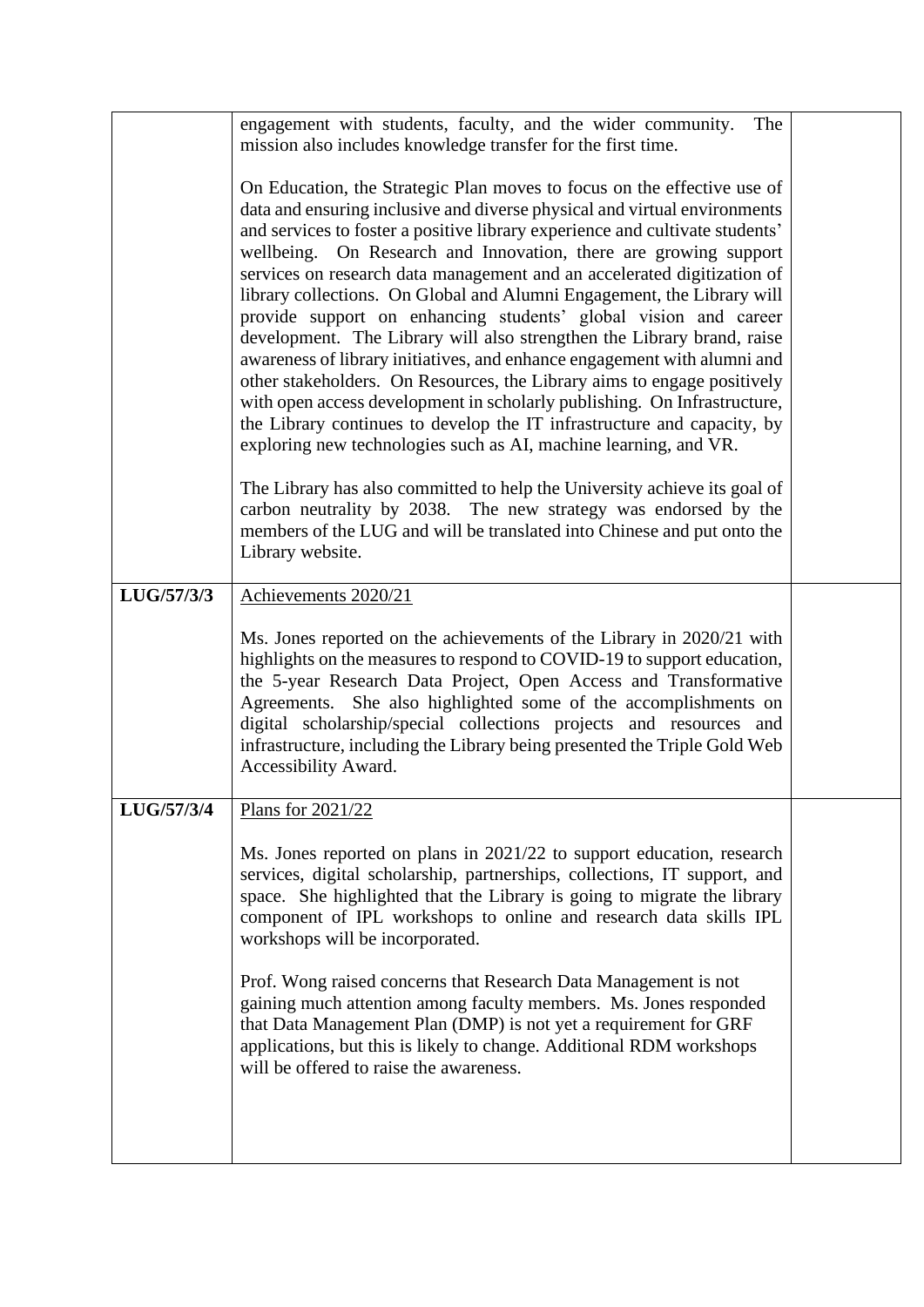| <b>LUG/57/4</b> | <b>Library Collections</b>                                                                                                                                                                                                                                                                                                                                                                                                                                                                                                                                                                                                                                                                                                                                                           |                |
|-----------------|--------------------------------------------------------------------------------------------------------------------------------------------------------------------------------------------------------------------------------------------------------------------------------------------------------------------------------------------------------------------------------------------------------------------------------------------------------------------------------------------------------------------------------------------------------------------------------------------------------------------------------------------------------------------------------------------------------------------------------------------------------------------------------------|----------------|
| LUG/57/4/1      | <b>Book Fund Expenditure to date</b>                                                                                                                                                                                                                                                                                                                                                                                                                                                                                                                                                                                                                                                                                                                                                 |                |
|                 | Ms. Cheung reported the balance of the book fund as of 20 September<br>2021 was around HK\$36.79M.                                                                                                                                                                                                                                                                                                                                                                                                                                                                                                                                                                                                                                                                                   |                |
| LUG/57/4/2      | <b>Significant Acquisitions</b>                                                                                                                                                                                                                                                                                                                                                                                                                                                                                                                                                                                                                                                                                                                                                      |                |
|                 | Ms. Cheung tabled the details of significant print and electronic<br>acquisitions.                                                                                                                                                                                                                                                                                                                                                                                                                                                                                                                                                                                                                                                                                                   |                |
| LUG/57/4/3      | <b>Update on Digital Initiatives</b>                                                                                                                                                                                                                                                                                                                                                                                                                                                                                                                                                                                                                                                                                                                                                 |                |
|                 | Ms. Li shared the newly launched digital collection: Hong Kong Early<br>Tabloid Newspapers and demonstrated the hOCR search feature.                                                                                                                                                                                                                                                                                                                                                                                                                                                                                                                                                                                                                                                 |                |
| LUG/57/5        | <b>Services</b>                                                                                                                                                                                                                                                                                                                                                                                                                                                                                                                                                                                                                                                                                                                                                                      |                |
| LUG/57/5/1      | Research Data Management (RDM) Update                                                                                                                                                                                                                                                                                                                                                                                                                                                                                                                                                                                                                                                                                                                                                |                |
|                 | Ms. Li reported the approval of Guidelines on Research Data<br>Management, the endorsement of the new graduation requirement of all<br>RPg and taught doctoral students, the updates of RDM webpage and<br>Library Guides. New features of the DMPTool were presented. The<br>CUHK Research Data Repository will soft launch in October 2021. 4<br>Library workshops are held in Fall 2021, 6 IPL workshops will be held in<br>October 2021 to January 2022 and 4 customized seminars for<br>faculty/department were held between March and September 2021.<br>Prof. Nelson asked if the online RDM training components will be opened<br>to other CUHK members, including staff. Dr. Wong responded that the<br>Library will seek Graduate School's advice on opening up the online | <b>LIBRARY</b> |
|                 | platform.                                                                                                                                                                                                                                                                                                                                                                                                                                                                                                                                                                                                                                                                                                                                                                            |                |
| LUG/57/5/2      | <b>Research Support</b>                                                                                                                                                                                                                                                                                                                                                                                                                                                                                                                                                                                                                                                                                                                                                              |                |
|                 | Ms. Li reported that, under the Transformative Open Access Agreements,<br>14 articles have been published under Cambridge University Press and 6<br>articles under Karger Publishers. There will possibly be a new agreement<br>in 2022 with Portland Press.<br>She also reported that from 2021/22<br>onwards, universities and PIs are required to report additional information<br>on open access for articles arising from RGC funded projects. Library and<br>ORKTS will work together to provide the statistics required.                                                                                                                                                                                                                                                      |                |
| LUG/57/5/3      | University Services Centre (USC) for China Studies Collection                                                                                                                                                                                                                                                                                                                                                                                                                                                                                                                                                                                                                                                                                                                        |                |
|                 | Ms. Li reported that, with effective from 5 July 2021, the USC Collection<br>has the same opening hours as the UL and the access is now through the<br>main entrance of UL. Facilities have been upgraded and catalogue has                                                                                                                                                                                                                                                                                                                                                                                                                                                                                                                                                          |                |